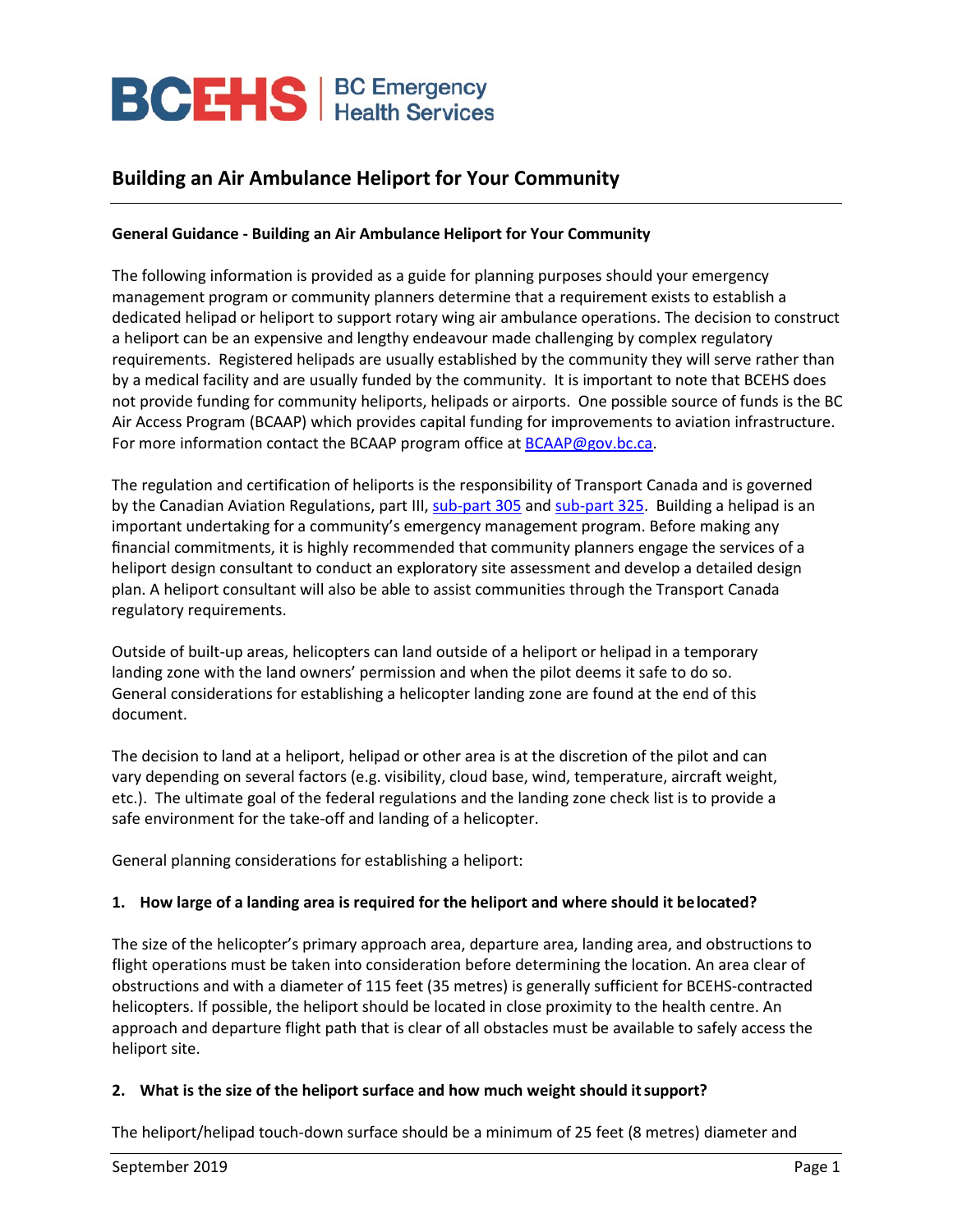## **BCEHS** | BC Emergency

## **Building an Air Ambulance Heliport for Your Community**

constructed of concrete, steel, asphalt or compacted turf. The helipad surface should be level and able to support at least a weight of 14,000 pounds (6,350 kilograms).

## **3. How should a heliport be marked?**

The centre of the helipad should be marked with an aiming point and heliport identification marking orientated to magnetic North. The letter "H" placed within a cross signifies a hospital helipad. Marking colour will vary, but white lettering outlined in a red border provides good visibility to an approaching helicopter. The perimeter of the helipad surface should also be marked with a painted white-coloured line.



## **4. What kind of lighting should the heliport have for night missions?**

There are a number of options ranging from permanent fixed perimeter and approach lighting to temporary solar/battery powered lighting. It is important to illuminate and/or mark obstructions in close proximity to the heliport such as wind sock, antennas, power lines, poles and fences.

## **5. What should be taken into consideration regarding obstructions to the helicopter?**

The takeoff and landing sequences present the highest risk in helicopter operations. Obstructions such as wires, antenna poles, fences and buildings create potential safety-of-flight hazards. Marking or removing these hazards is an important consideration when selecting a heliport location.

Other requirements must be considered for more complex cases, for example:

## **In order to establish a health facility's on-site, new-build certified heliport, or major upgrade of an existing health facility heliport:**

- The request must be initiated by the health authority
- An engineering study must be undertaken with an engineering report to detail the construction requirements and evaluate the proposed flight paths that will be used. Current Canadian Aviation Regulations, Part III, sub-part 5 and section 325 of the Transport Canada Standards will be used to establish the heliport design, construction and flight path criteria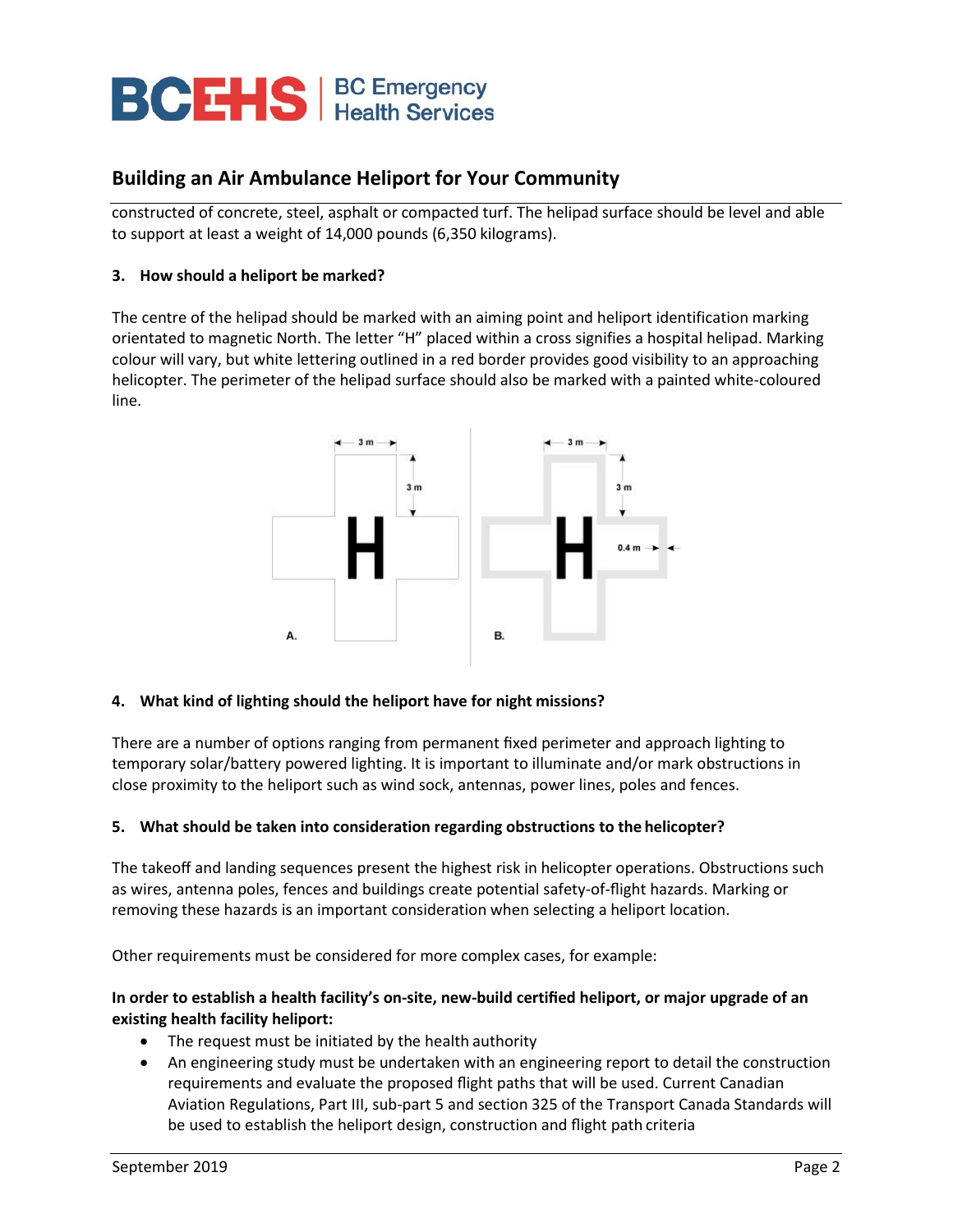## **BCEHS** | BC Emergency

## **Building an Air Ambulance Heliport for Your Community**

## **In order to establish a registered helipad in a non-built up area:**

- It is strongly recommended that subject matter experts be used to design and construct a registered helipad;
- As a registered helipad will require Transport Canada assessment prior to registration, it is suggested that all of the requirements of the Canadian Aviation Regulations, Part III, sub-parts 305 and 325; and
- When the helipad is accepted by Transport Canada and successfully registered with Nav Canada, the BCEHS Aviation Services office should be notified [\(aviationservicesmanagement@bcehs.ca\)](mailto:aviationservicesmanagement@bcehs.ca) to include the site in the Provincial Patient Transport Coordination Centre's Information resources.

## **Establishing a non-registered helicopter landing site (Landing Zone) for patient transfer for accident scene response:**

• Using the assistance of other First Responders, any unregistered landing site must be inspected prior to each landing, with safety in mind, for being suitable for landing a helicopter. The landing area must be clear of debris and have an acceptable, obstacle free approach and departure flight path. It must also be secured to restrict people or animals from entering the landing area (minimum 200' or 60 meters away).